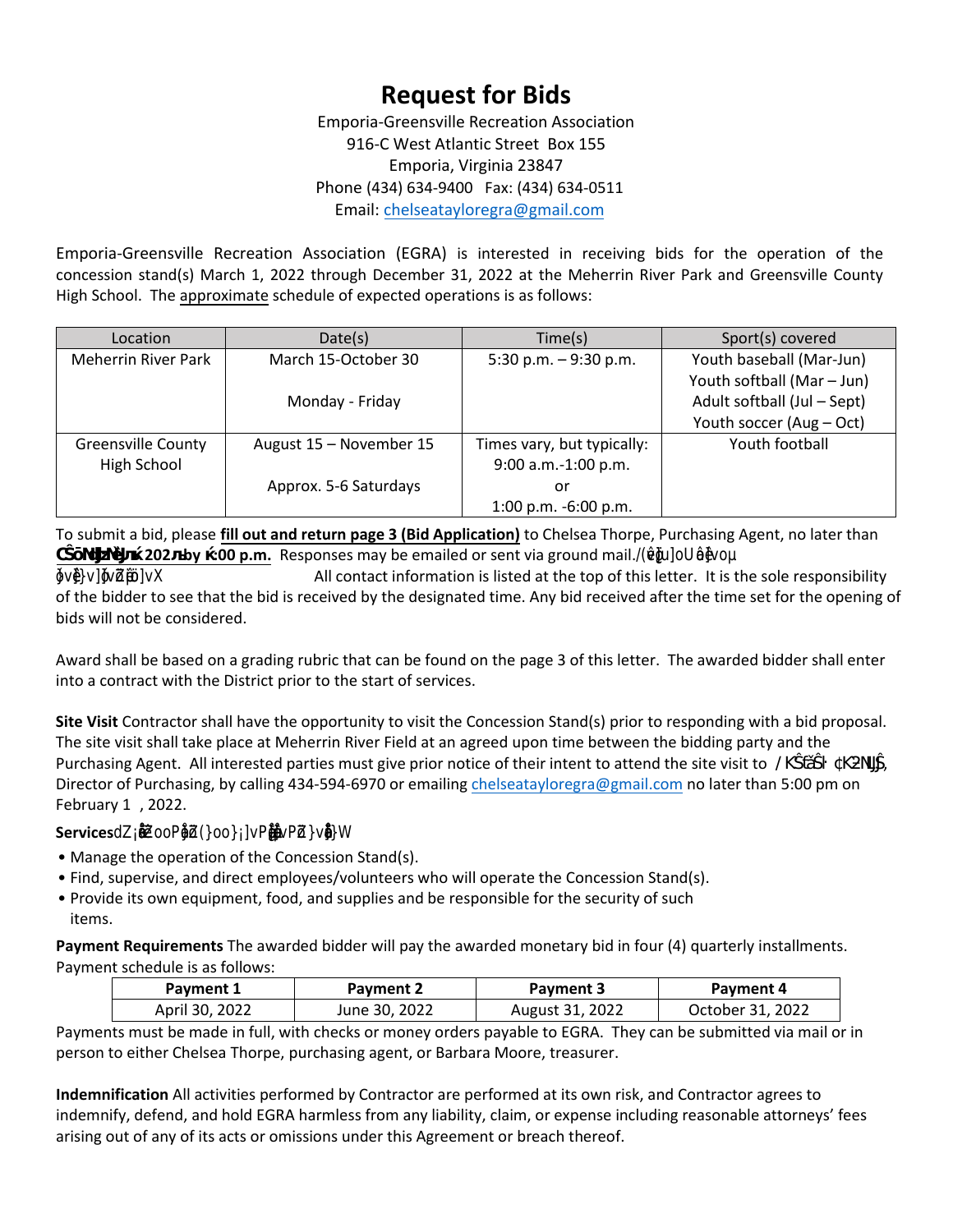**Insurance** The awarded Contractor shall, at its sole expense, purchase and maintain Commercial General Liability with a limit of \$1,000,000 per occurrence bodily injury, personal injury and property damage combined, including premises and operations liability, contractual liability, personal injury liability. A certificate of insurance shall be provided to the EGRA prior to starting services. Such insurance shall not be cancelled or reduced until thirty (30) days prior written notice has been given to the District.

**Compliance with Laws** Contractor shall, at its sole expense, comply with all applicable laws and governmental rules, regulations or requirements, which may now or hereafter be in force, relating to its activities under this Agreement. EGRA is an equal opportunity employer. The Contractor understands and agrees that its own compliance with applicable federal and state nondiscrimination laws is a condition precedent to its rights under this agreement and that violation of said laws may result in cancellation of this agreement.

**Rights Reserved by District** the District reserves the right to reject any or all bids, or any items thereof, and to waive minor bidding informalities or irregularities.

**Modifications** Bidder-initiated changes in or additions to the bid invitation, recapitulations of the work bid upon, or alternate proposals or any other modifications of the invitation, which are not specifically allowed in the contract documents, may result in the District's rejection of the bid as being non-responsive to the invitation. The Bid Document shall not be altered. A bidder submitting a deviation shall do so by way of an addendum. No oral telephone modifications of any bid submitted will be considered.

**Examination of Instructions, Conditions, and/or Specifications** Bidders shall thoroughly examine and be familiar with all instructions, conditions, and/or specifications. The failure of a bidder to receive or examine any form, instruments, addendum or other document or to visit the site when required in order to acquaint the bidder with existing conditions, shall in no way relieve the bidder from obligations concerning the bid or the contract. The submission of a bid shall be taken as prima facie evidence of compliance with this section.